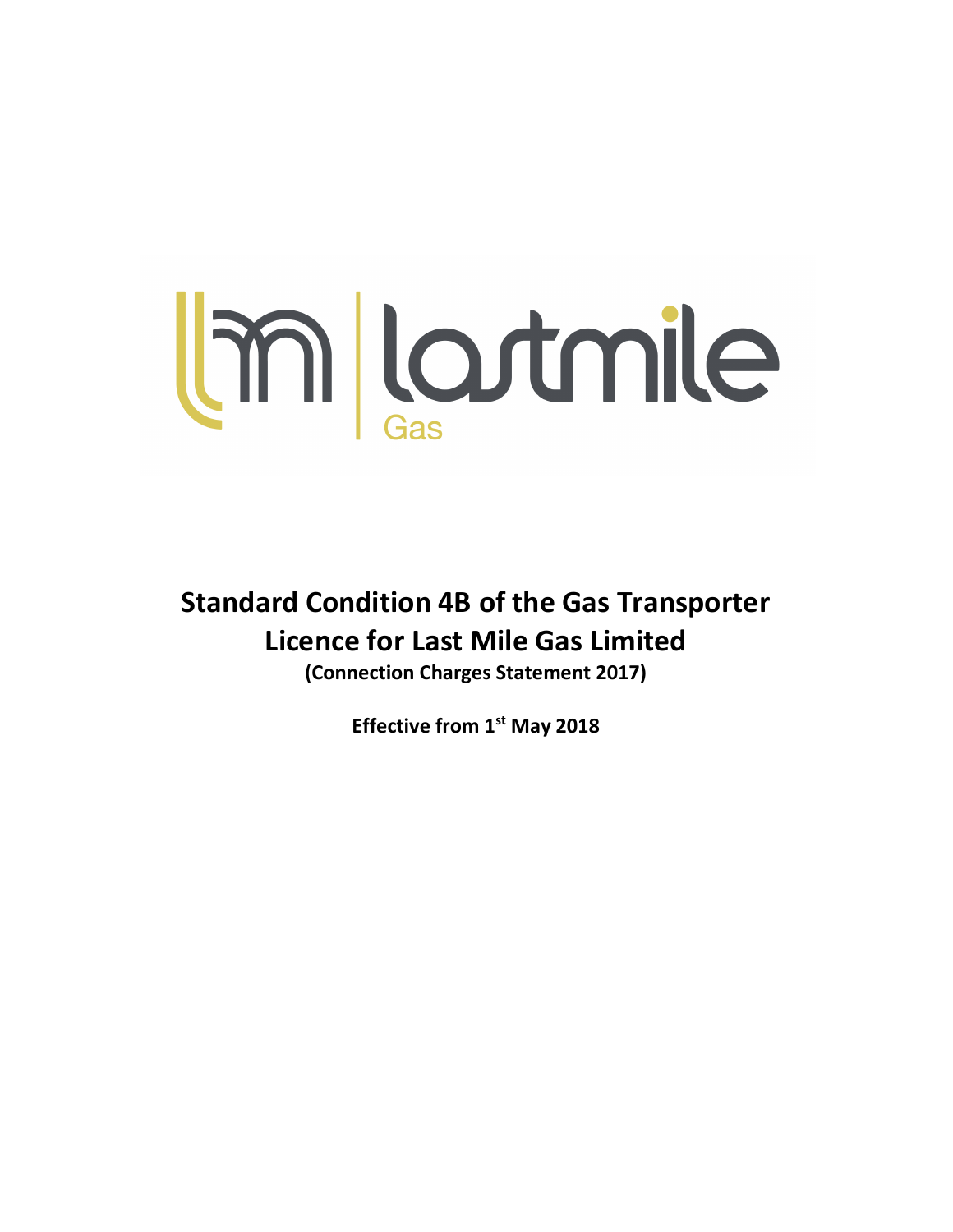## STANDARD CONDITION 4B OFTHE GAS TRANSPORTER LICENCE FOR LAST MILE GAS

## STATEMENT OF PRINCIPLES AND METHODS TO BE USED TO DETERMINE CHARGES FOR GAS DISTRIBUTION CONNECTION SERVICES

Effective Date-1<sup>st</sup> May 2018

This is a statement of the principles on which, and the methods by which, Last Mile Gas Limited will determine from the Effective Date the charges specified in Standard Condition 4B of the Gas Transporter License. In addition this document contains sections that outline how Last Mile Gas Limited will charge for the alteration and disconnection of connection apparatus. It also includes some information about capacity availability and meter housing.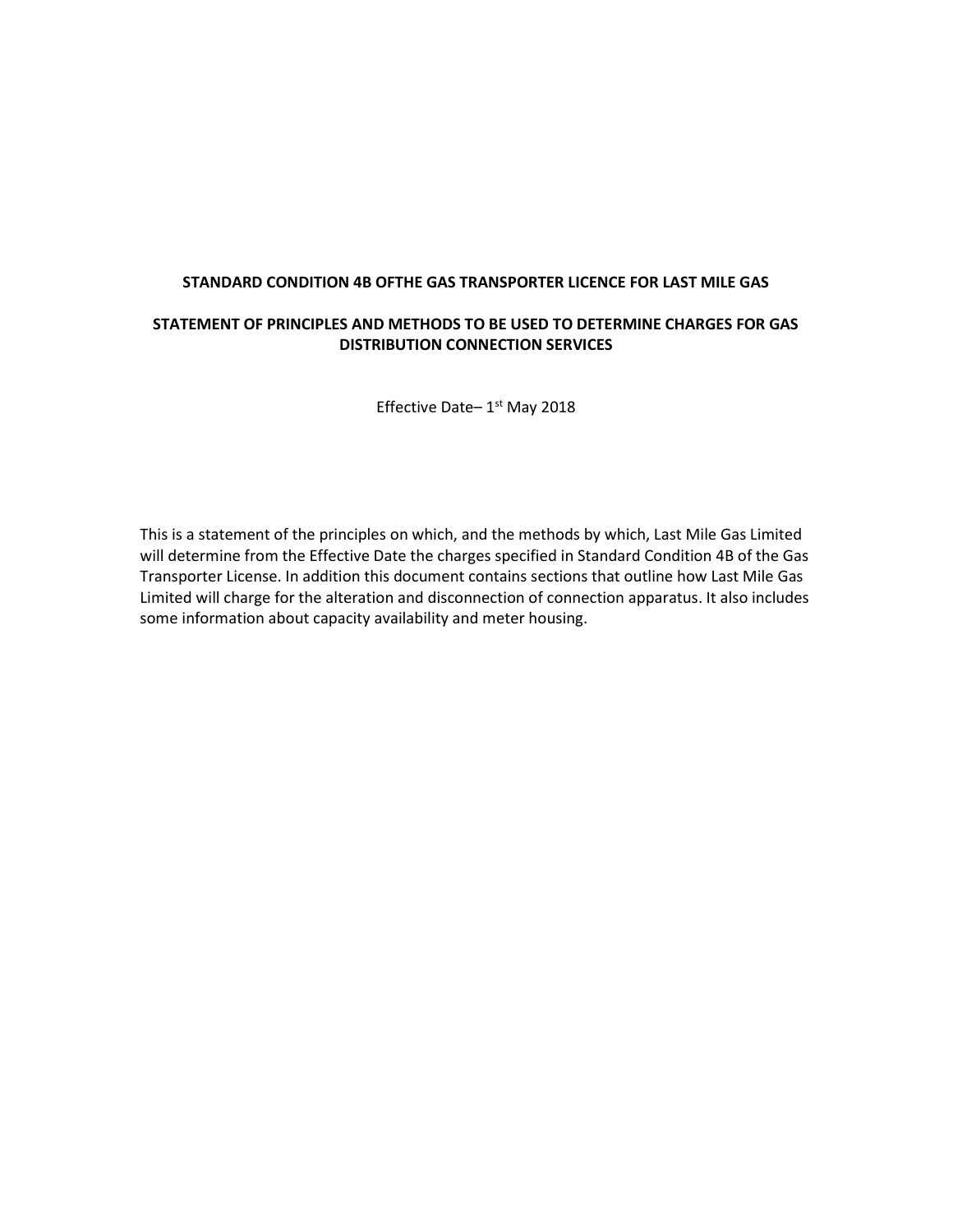# 1.0 Principles

This statement outlines the principles and methods which Last Mile Gas Limited will use to determine the charges specified in Standard Condition 4B of the Gas Transportation Licence.

Last Mile Gas Limited aims to recover those charges, which it reasonably anticipates to incur when it provides connection services.

Customers should be aware however that they are free to employ the services of a suitably accredited contractor to carry out any connections work with the exception of physical tie in to the Last Mile Gas Limited network which is subject to prior agreement, such works subject to signature of an Last Mile Gas Limited adoption agreement (available on request) and where fit for purpose will be adopted by Last Mile Gas Limited.

The customer, if he chooses to use Last Mile Gas Limited for provision of the connection services, may nominate if he so wishes an approved and accredited contractor of his choice to be used by Last Mile Gas Limited in the provision of the works.

In such an event the cost will be based on a design & build tender completed and provided by the chosen contractor plus 10% related to the management of contractors and the general costs of providing connections activities.

Last Mile Gas Limited's charges for Connection Works will reflect labour, material and overhead costs and include any special expenses required to carry out the connection to the customer's requirements.

Standard charges will be applied for some categories of connection where economies of scale relative to production of bespoke connection quotations show this to be more economic to both the customer and Last Mile Gas Limited. When a standard charge is not applied, Last Mile Gas Limited will assess, and quote, the cost of each job using the principles outlined above.

Last Mile Gas Limited will charge for design where a bespoke design is required to enable the quotation of proposed connection apparatus. Design charges will be identified within quotations and will be based upon the anticipated cost of design works. The design charge will only be paid, by the customer, when Last Mile Gas Limited is requested to install the quoted apparatus.

Last Mile Gas Limited may carry out work additional to that which is required to meet the requirements of the customer to ensure that it develops its pipeline system in an economic and efficient manner. Where this occurs, the cost of any additional works will not be charged to the customer.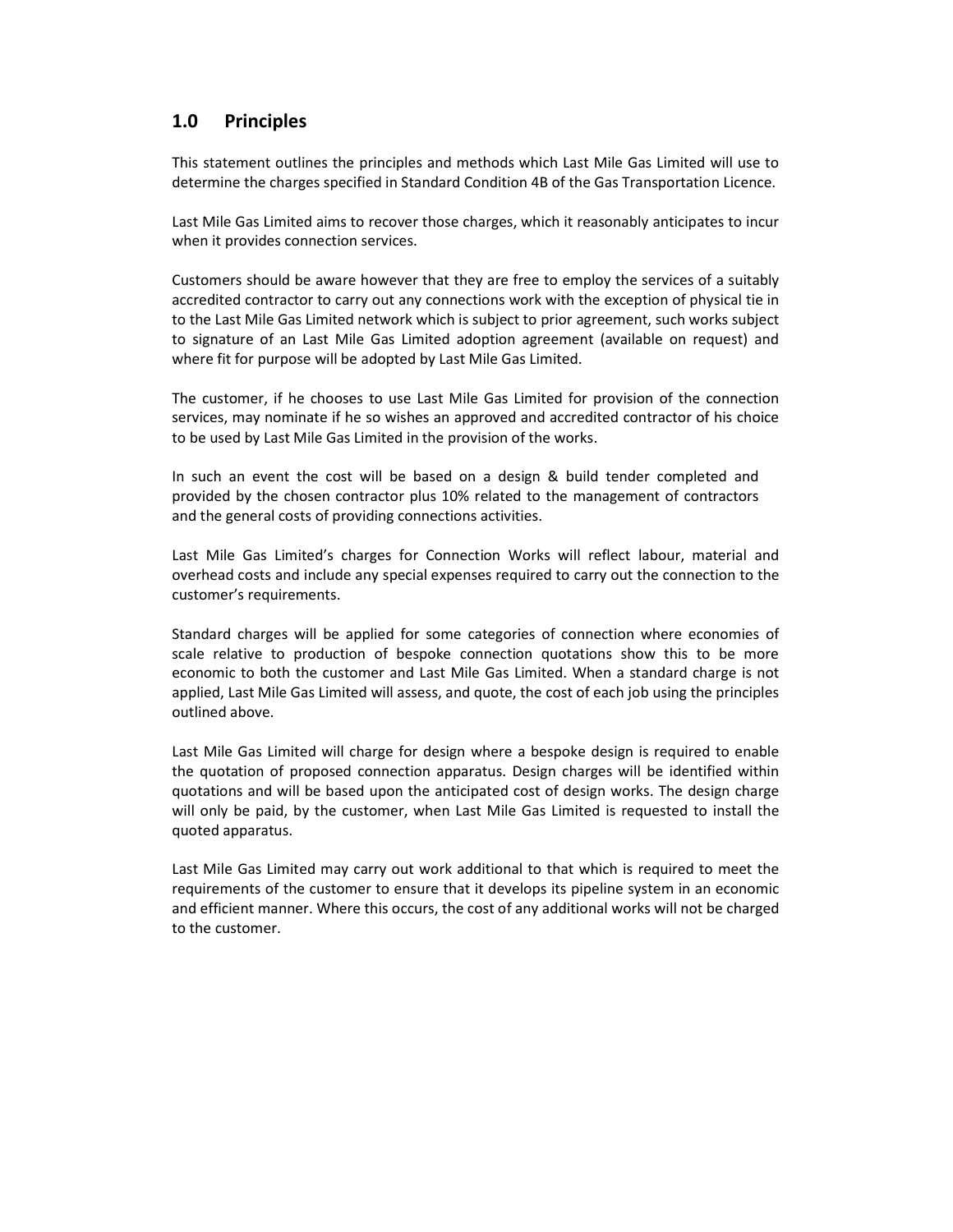Any queries regarding this document should be forwarded to :

Last Mile Gas Limited Fenick House Lister way Hamilton International Technology Park Glasgow G72 0FT E-Mail: gas.ssp@lastmile-uk.com

Any complaint in respect of a charge to which this statement relates, if not resolved between the complainant and Last Mile Gas Limited may be referred to the:

Ombudsman Services: Energy for a determination, contact details are as below:

Tel: 0330 440 1624 Website: www.ombudsman-services.org/energy.html email: enquiries@os-energy.org

Post: Ombudsman Services: Energy PO Box 966 Warrington WA4 9DF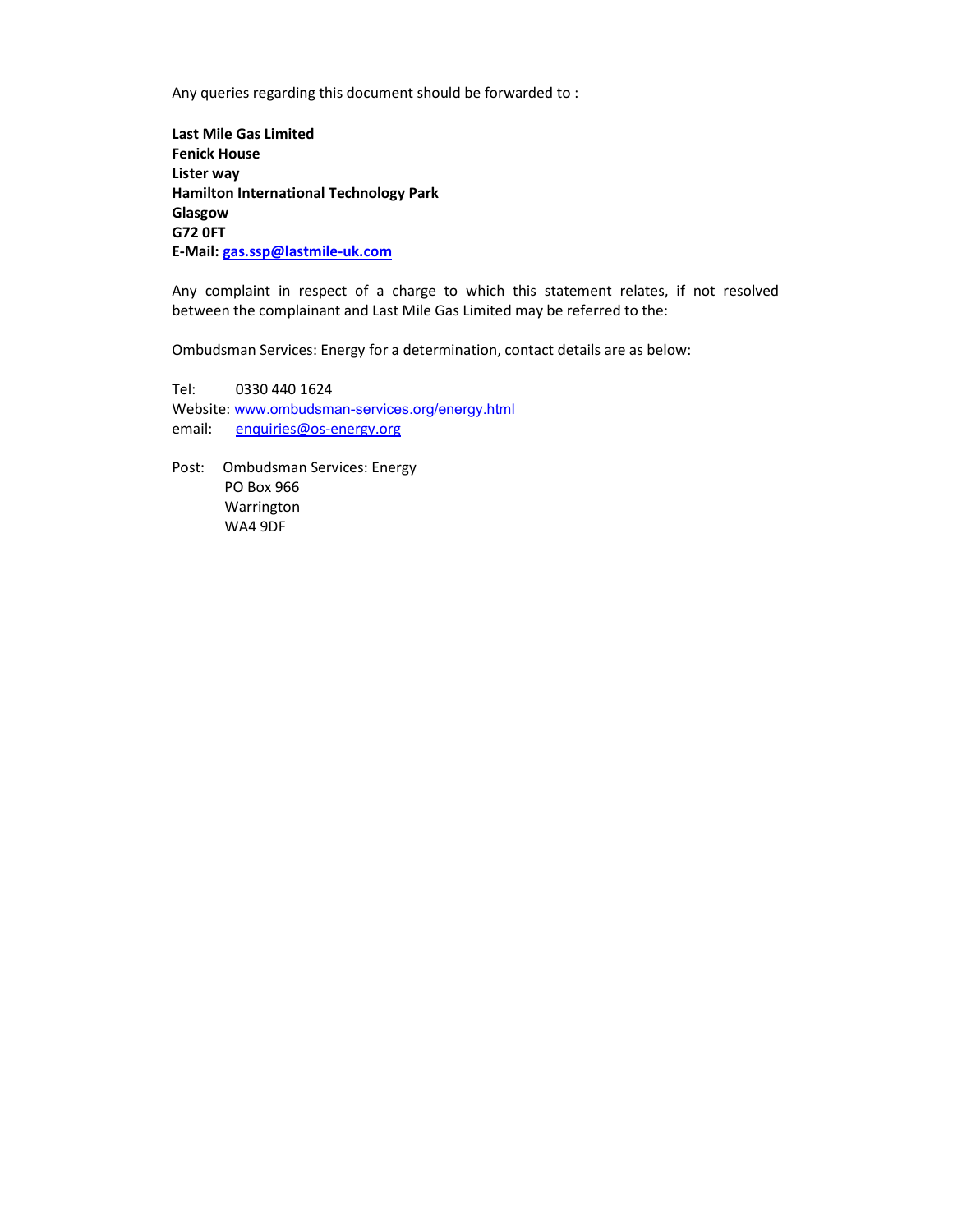# 2.0 METHODOLOGY

## 2.1 Connection Work Charging

Charges for connection works are normally calculated using:

- current materials costs and any special expenses required to carry out the connection plus overheads related to the management of materials and other bought-in services and,
- contract rates (of the principal incumbent) plus overhead costs related to the management of contractors and the general costs of providing connections activities.

However, as Last Mile Gas Limited works across the whole of the United Kingdom, to provide an equitable and competitive environment for its customers, Last Mile Gas Limited will track the published charges for the Large Distribution Network Operators in the areas which they predominately operate. An average figure will then be used for the associated type of work, thereby ensuring that the fairest charge will be applied.

Charges for connection include excavation, backfill and reinstatement in the public highway. They also include excavation, backfill and reinstatement on private land except where requested otherwise. There will be circumstances when Last Mile Gas Limited will not be able to reinstate to the condition which existed before works commenced. This is because works may affect a specialist surface (e.g. a mosaic, coloured tarmac or non-standard tiles / flagstones) or growing plants and Last Mile Gas Limited may not be able to replace them.

Pressure Reduction Apparatus is charged for as follows:

- if it forms part of the Supply Meter Installation, then it is not covered by the provisions of this statement,
- if it is located along the connecting pipework, it is charged for at cost plus overheads or,
- if it is part of any specific reinforcement, Last Mile Gas Limited funds it, where it can be demonstrated such reinforcment is of a material benefit to the existing Last Mile Gas Limited network.

When a premises already has one or more gas service pipes, and the owner or occupier wishes to increase their consumption of gas, it may be necessary for Last Mile Gas Limited to replace, or duplicate an existing service pipe. No charge will be made if the additional flow of gas is required from an existing Supply Meter Point and the total consumption remains below 73,200kWh (2,500 therms) per annum. In other circumstances Last Mile Gas Limited will charge for works as if the consumer required a new connection of the appropriate charge category. The only exception to this is that the consumer will not receive the Domestic Load Connection Allowance.

All the costs associated with increasing the gas supply pressure from an existing gas supply pipe will be charged to the person concerned. (Note: Consumers using less than 73,200kWh per annum. are not permitted to receive their gas at a pressure higher than 21 mbarg. nominal because of the provisions of the Gas (Calculation of Thermal Energy) Regulations.)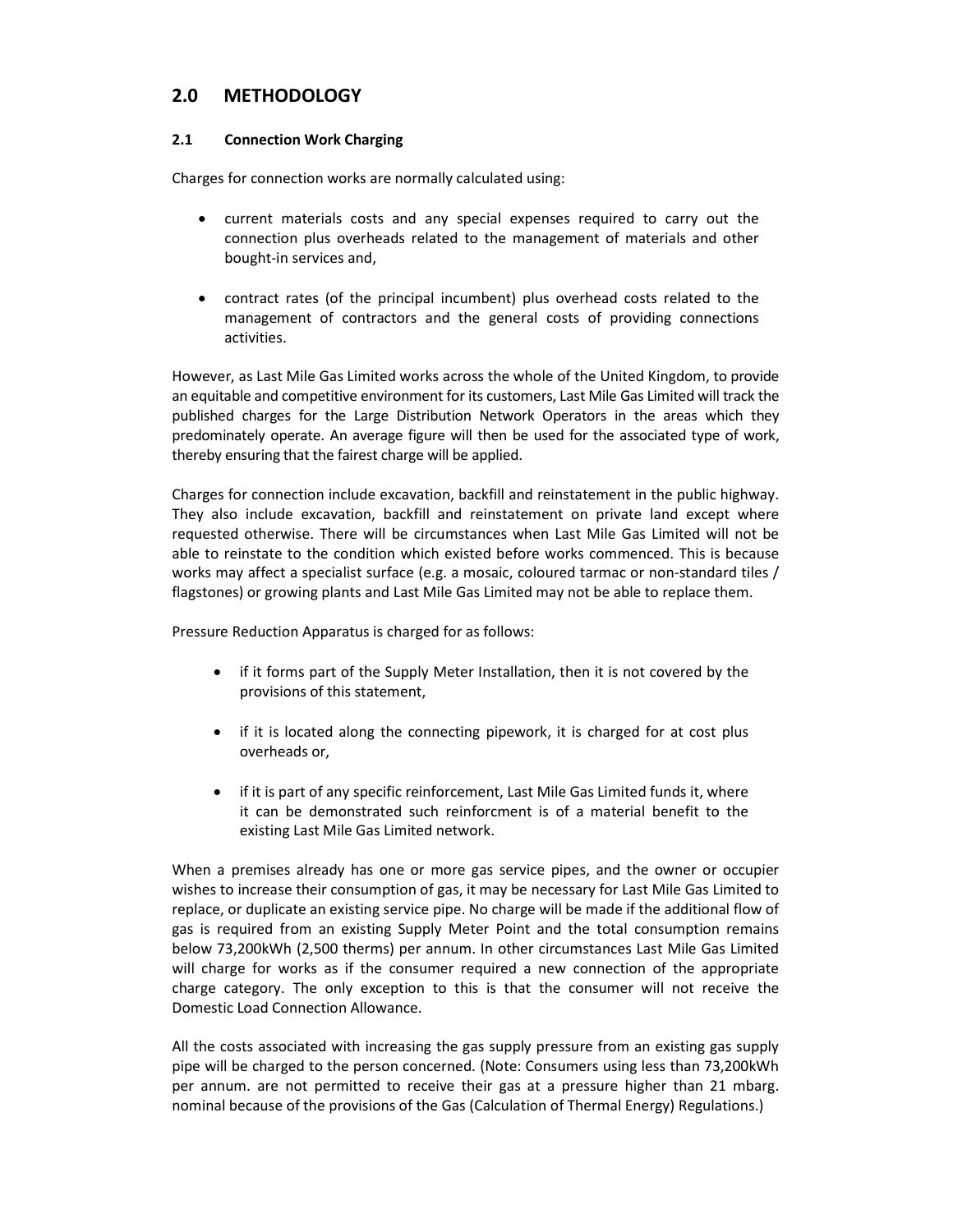## 2.2 Standard Charges

Standard charges will be used for some charge categories, in place of bespoke charges, where:

- the standardisation is based on an analysis of the types of works that are typically carried out in that charge category;
- the costs of such typical works are calculated in accordance with the principles and methods of this statement;
- the resulting standard charges do not entail undue preference or undue discrimination.

## 2.3 Standard Designs

Last Mile Gas Limited will utilise standard designs in respect of certain connections, where:

- the cost / benefit of using standard designs is believed, by Last Mile Gas Limited, to be advantageous,
- the designs have been produced in accordance with the principles and methods of this statement; and,
- the resulting standard designs do not result in charges, which entail undue preference or undue discrimination.

## 2.4 Domestic Load Connection Allowance

In respect of premises that are wholly or mainly used for domestic purposes Last Mile Gas Limited is obliged, at no initial charge, to install the connection to the Relevant Main and lay the first ten metres of pipe in land that is dedicated to public use provided that the potential consumer's presmises is situated within 23m of a Relevant Main. The contribution, by Last Mile Gas Limited, in respect of these connections is known as the Domestic Load Connection Allowance.

A person may request multiple connections, each benefiting from this allowance, provided that each connection is to a different eligible premises and it can be demonstrated that there is a present intent by an identifiable domestic consumer to use gas at each premises.

#### 2.5 Design Charges

Any charges made for design works will be calculated on the basis of the cost that Last Mile Gas Limited expects to incur in carrying out such a design and is dependent upon the information provided by the customer and information relating to Last Mile Gas Limited's pipeline system.

Last Mile Gas Limited will charge for design except where there is a standard charge quotation or standard design connection. Last Mile Gas Limited will not provide its designs for construction by third parties and consequently will not charge for designs when it does not also construct apparatus.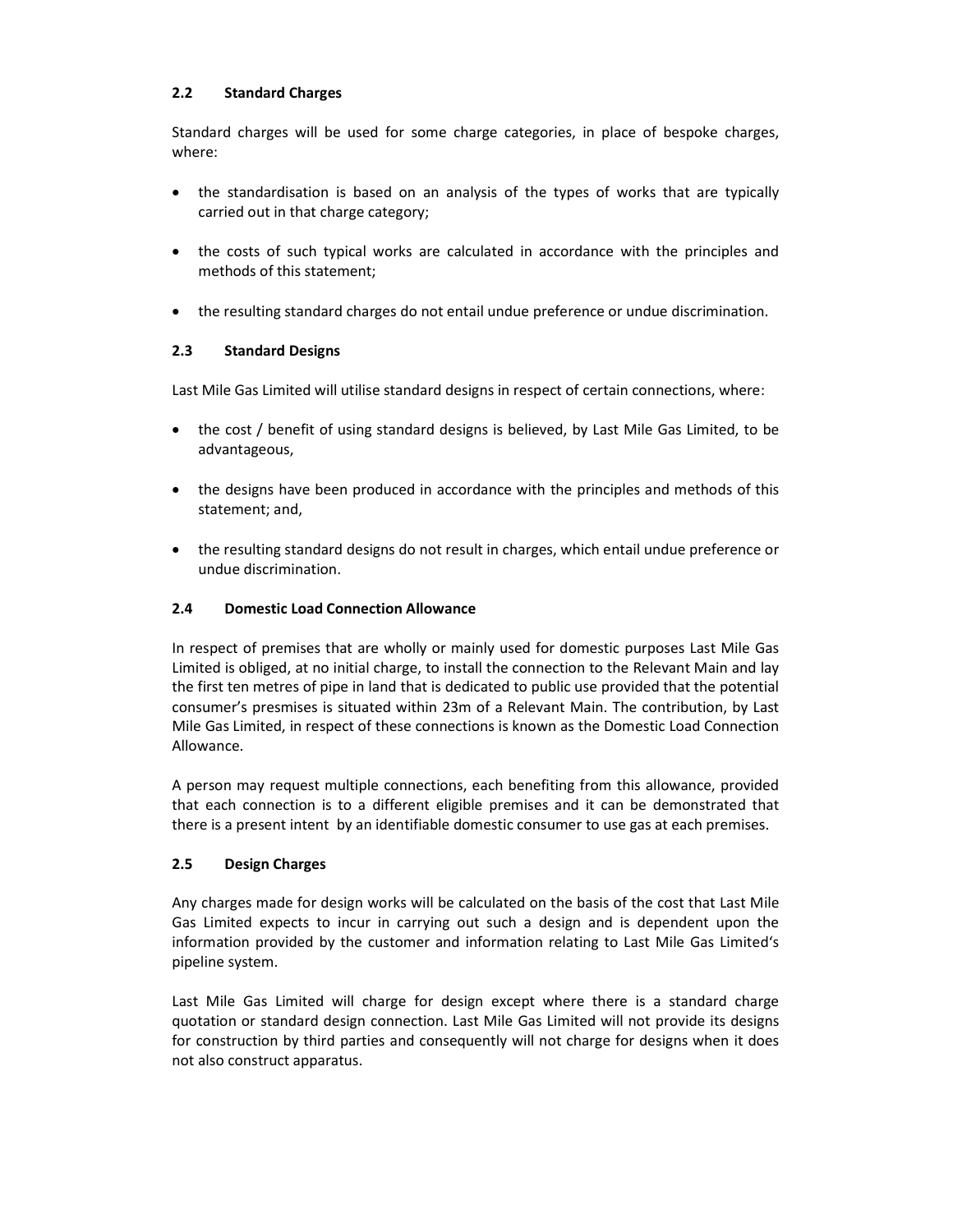#### 2.6 Load Evaluation Service

Last Mile Gas Limited will not carry out load evaluation except in the circumstances detailed below:

- to determine whether a potential consumer will require an ARCA or,
- to determine whether a potential customer will require a Supply Point NEXA or,
- where it is necessary to determine which connection charge category applies to a potential consumer or,
- where the potential consumer's request may impact on the upstream network.

#### 2.7 Reinforcements for System Exit Connections

Given the nature and age of Last Mile Gas Limited networks it is anticipated the networks will be discrete sytem extensions to the main gas network. Therefore any additonal load which requires reinforcement to that system will be charged as specific reinforcement.

Last Mile Gas Limited apportions the cost of specific reinforcement according to its location in relation to the Connection Charging Point. Specific reinforcement downstream of the Connection Charging Point is charged to the customer. Last Mile Gas Limited, subject to the Economic Test in respect of network system reinforcements, funds Specific Reinforcement, upstream of the connection charging point.

All the costs associated with reinforcement works that are required to increase the gas pressure at an existing Supply Point or Connected System Exit Point will be charged to the person requiring the increase.

Where requested by the customer, and where practicable and consistent with the other provisions of this Statement and Last Mile Gas Limited Uniform Network Code, as appropriate, Last Mile Gas Limited will provide pressure elevation at a new Supply Point or Connected System Exit Point, free of charge if the required pressure is predicted to be continuously available during the subsequent 5 years. If the pressure is determined to be unavailable at any time within this period reinforcement will be required. Subject to the exception detailed in the paragraph below, the cost of these works will be charged to the person requiring the elevated pressure.

It may be necessary for Last Mile Gas Limited to upsize a connection or reinforcement pipe beyond that which is required to enable the connection of a load. Last Mile Gas Limited will do this to ensure efficient system development. Last Mile Gas Limited will do this when the anticipated cost of subsequent reinforcement is greater than the predicted cost of upsizing apparatus, taking into account the time value of money and probability that subsequent reinforcement will be required. Where necessary Last Mile Gas Limited will fund the upsizing cost of apparatus that it adopts. In this circumstance Last Mile Gas Limited will ask the Infrastructure Connection Provider to quote for the upsizing works and will use this quotation when deciding whether to proceed with upsizing.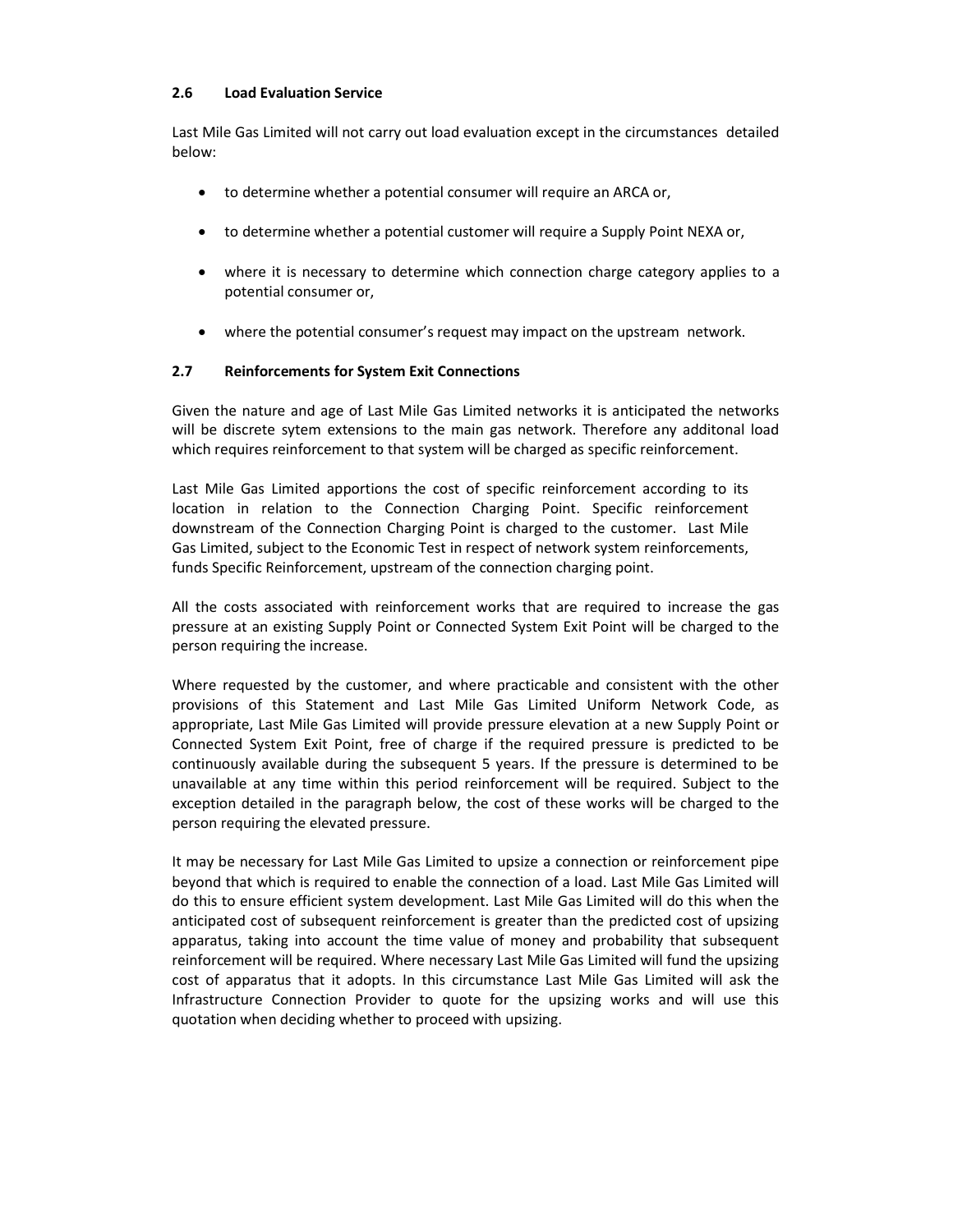## 2.8 Quotation Assumptions

Where it is necessary for Last Mile Gas Limited to make assumptions, to determine the cost of a connection, these will be stated on the quotation.

Quotations will include a statement to the effect that the customer, in accepting the quotation will also be accepting that the assumptions are appropriate and understood. If it is determined later, but prior to works commencing on site, that any stated assumption is significantly wrong, Last Mile Gas Limited will determine whether the customer's charge should be varied. Works will only then commence if the customer agrees to the variation (in line with the contract).

## 2.9 Taking Ownership of above 7 barg apparatus.

Last Mile Gas Limited will make a charge to determine whether connection apparatus, that is designed to operate at 7 barg. or above, is fit for purpose.

The charge will be based upon the number of hours that Last Mile Gas Limited staff will take together with any costs incurred by service providers employed by Last Mile Gas Limited to evaluate the suitability and fit for purpose nature of the connection apparatus. Charges will include an appropriate level of overheads.

Regardless of whether the apparatus is Last Mile Gas Limited lay or third party lay the charges will be calculated in the same way so that there will be no difference in the basis for calculating the charges.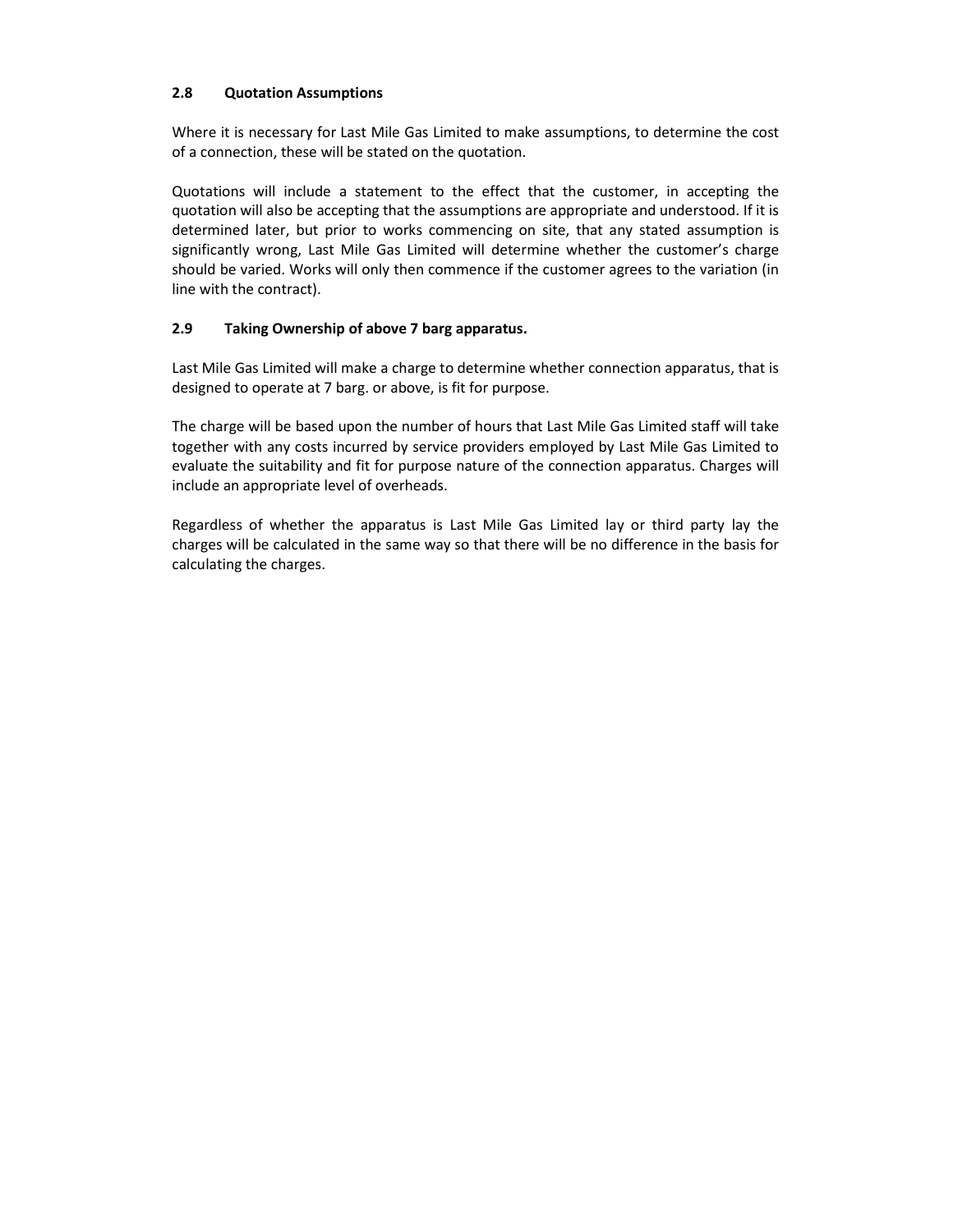#### 3 Disconnection and Alteration of Gas Connection Apparatus

A service pipe disconnection occurs when a person requests that an existing gas service pipe, owned by Last Mile Gas Limited, is physically disconnected from the Last Mile Gas Limited supply system.

An alteration occurs when a person requests the relocation of a gas service pipe, without there being any significant variation in the load at the premises.

In general, Last Mile Gas Limited will follow the same principles that it applies to connection works in respect of pricing disconnection and alteration services.

#### 3.1 Disconnections

Last Mile Gas Limited will disconnect service pipes that it owns when requested by the Shipper. If a person who owns or occupies the premises, or a person acting as their agent, contacts Last Mile Gas Limited to request a disconnection, Last Mile Gas Limited will disconnect the premises and inform the Shipper when the work is complete.

Last Mile Gas Limited will charge the cost that it reasonably expects to incur when disconnecting a service pipe. Charges will include an appropriate level of overheads.

Last Mile Gas Limited will not charge the additional cost where it carries out works, which are in addition to those required to fulfill the requirements of a disconnection and which are designed to enhance its network.

If works are unable to proceed for reasons outwith the control of Last Mile Gas Limited, Last Mile Gas Limited may reserve the right to charge an abortive visit charge.

#### 3.2 Service Pipe Alterations

Last Mile Gas Limited will alter the position of any service pipe it owns when requested by the Shipper. If a person who owns or occupies the premises, or a person acting as their agent, contacts Last Mile Gas Limited to request a service alteration, Last Mile Gas Limited will alter the service pipework as requested.

Last Mile Gas Limited will charge the cost that it reasonably expects to incur when altering a service pipe. Charges will include an appropriate level of overheads.

Last Mile Gas Limited will not charge the additional cost where it carries out works, which are in addition to those required to fulfill the requirements of a service alteration and which are designed to enhance its network.

Last Mile Gas Limited will not charge for the minimum work entailing a compliant relocation of a service pipe where a Qualifying Person requires it.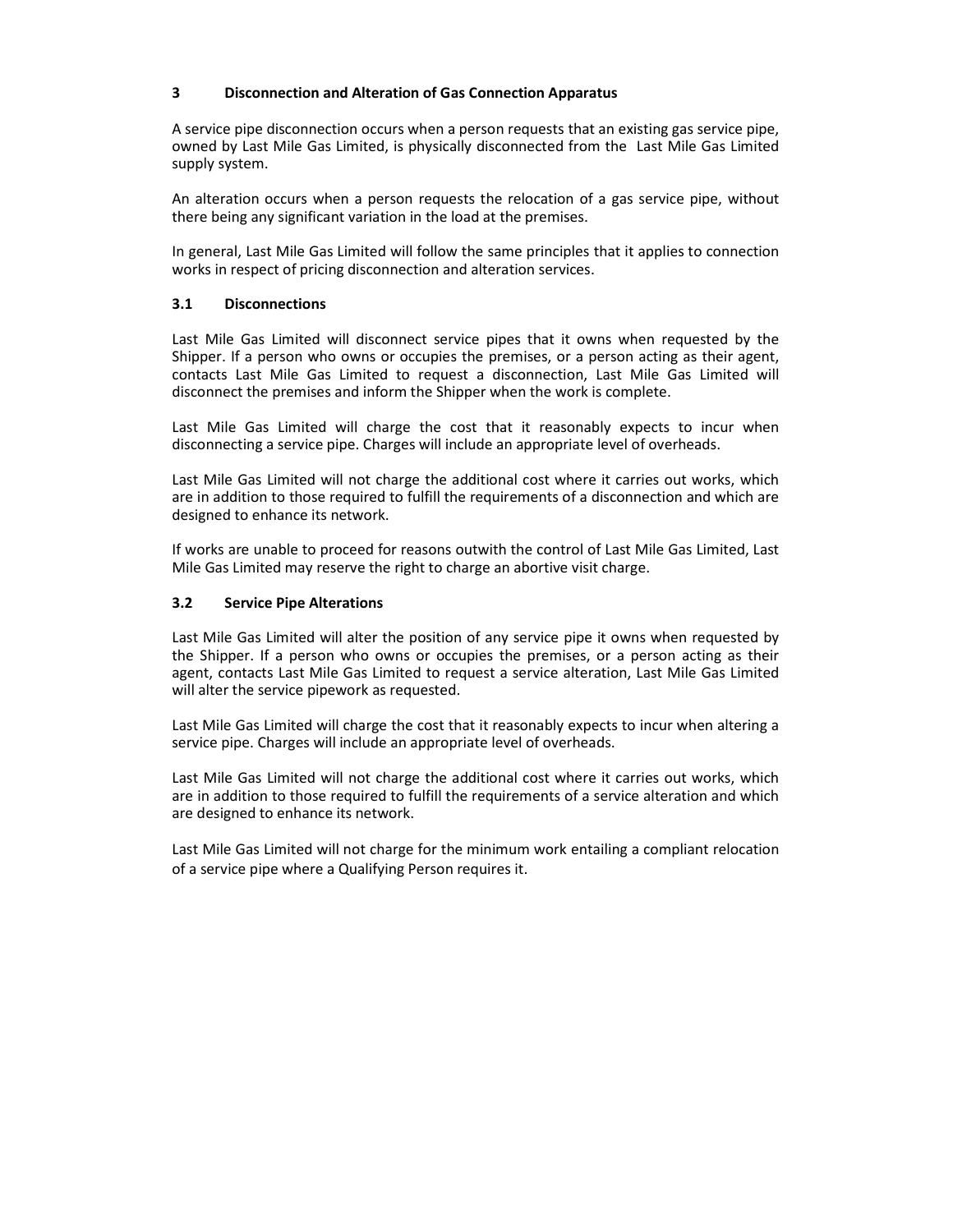#### 4. Other

The alteration of transportation apparatus, other than existing connection (service) pipes, together with any pressure reduction apparatus associated with those pipes, is known as a Diversion.

Where applicable Charges for Diversions will be calculated either in accordance with the New Roads and Street Works Act 1991 or the Model Consultative agreement. Otherwise diversions shall be carried out on a time and materials basis, including overheads: details may be obtained from Last Mile Gas Limited at the address shown elsewhere in this statement.

#### 5 Definitions

- 5.1 An Alteration is any change made to an existing service pipe, and associated equipment, to premises.
- 5.2 ARCA (Advanced Reservation of Capacity Agreement) is required when a load is to be booked firm (this includes load increases and interruptible to firm transfers) and specific reinforcement upstream of the charging point is required. They are required for loads that exceed 586,000,000kWh (20 million Therms) a year in aggregate and may be required for loads exceeding 58,600,000kWh (2 million Therms) but less than 586,000,000 (20 million Therms) a year. An ARCA will oblige the person making the connection (or load increase or transfer) to either ensure that their Shipper books firm capacity (in respect of their supply point, to at least the level of the ARCA) or to pay Last Mile Gas Limited an appropriate amount to compensate for the loss of transportation revenue. Each ARCA will remain in force for the time specified within it.
- 5.3 The **Connection Charging Point** is the closest economically feasible point, taking into account any customer request for gas to be made available at a particular pressure, on the Last Mile Gas Limited network, which is deemed to have enough capacity to supply the new load disregarding existing loads. The Charging Point creates the financial distinction between connection costs, that are fully chargeable to the person concerned and upstream reinforcement costs, which may be funded by Last Mile Gas Limited subject to any reinforcement and contractual requirements.
- 5.4 Connection Costs, in respect of Connected System Exit Points, are the costs of all physical connection works downstream of the Charging Point, which may include specific reinforcement costs downstream of the Connection Charging Point.
- 5.5 A Design Study is the design work, which must occur before construction works can commence. Very small projects e.g. the connection of a small domestic premises require little in the way of design and no charge is made in respect of design for these projects.

For larger, but routine, connection projects Last Mile Gas Limited will apply standard design charges.

- 5.6 Design works can be defined as the preparatory work required before the Physical Connection activity can commence.
- 5.7 A Disconnection occurs when a service pipe is disconnected from the main.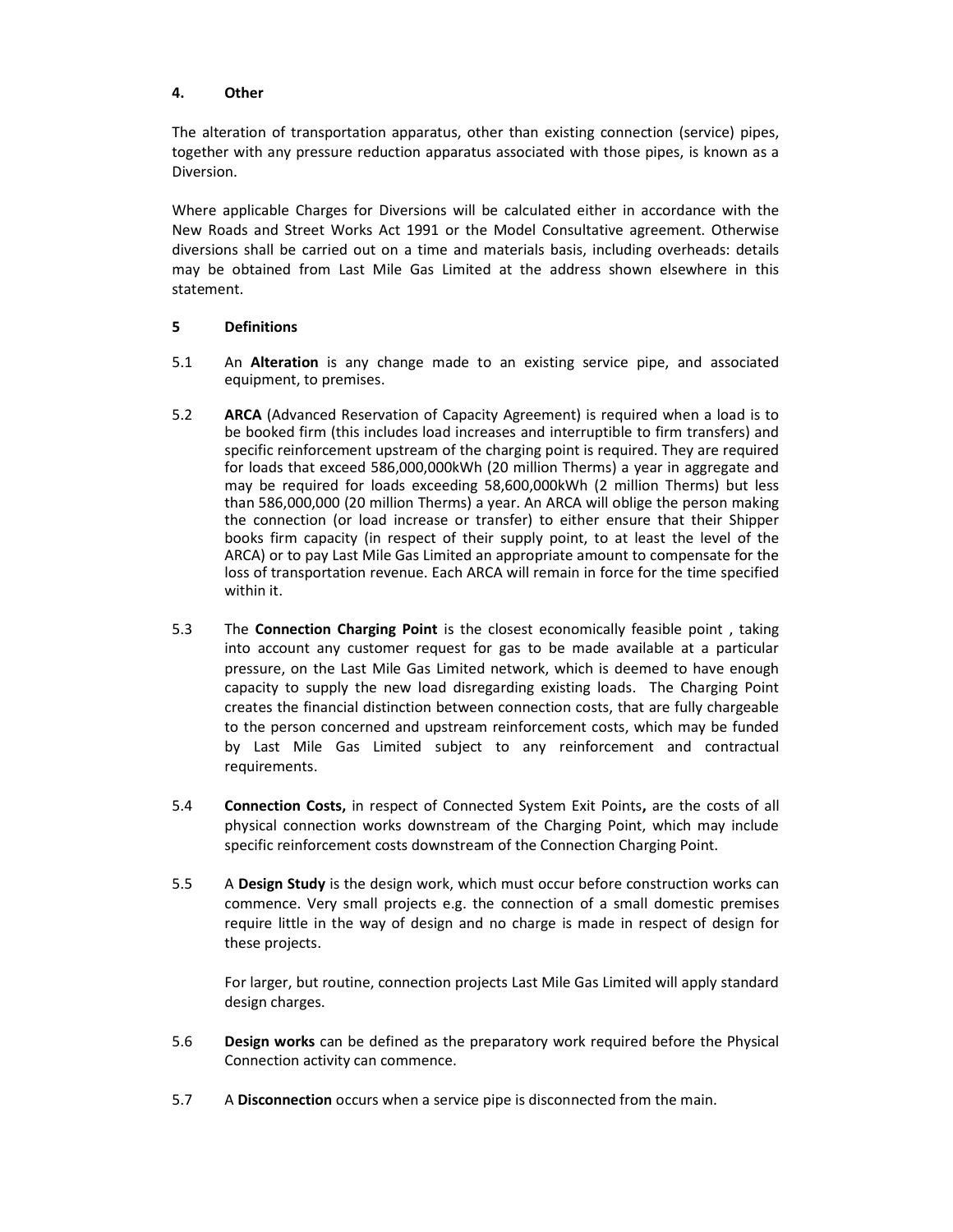- 5.8 A Diversion is a change made to the route of an existing main or the relocation of other gas transportation assets. This definition is not associated with service pipes.
- 5.9 The Domestic Load Connection Allowance will apply to all individual premises which are mainly used for domestic purposes and which are situated within 23 metres of an Last Mile Gas Limited relevant main.
- 5.10 The Final Connection consists of the labour and materials required to physically connect the pipe at the point where it interfaces with the Last Mile Gas Limited Relevant Main but does not include the costs of excavation, backfill or reinstatement.
- 5.11 An Independent Connection Provider (ICP) is an organization which designs and constructs gas infrastructure for adoption by a Gas Transporter.
- 5.12 Physical Connection Works are works necessary to supply and lay gas mains and services, including any associated equipment and works to reinforce Last Mile Gas Limited's pipeline system.
- 5.13 A Qualifying Person is a person who requires the relocation of their gas meter and/ or Emergency Control Valve because of his or her physical condition, who is either: -
	- Of state pensionable age and/ or;
	- Is a registered disabled person and/ or;
	- Is a chronically sick person.
- 5.14 Reinforcement of the supply system is determined by Last Mile Gas Limited, and is necessary to ensure that its pipeline system has sufficient capacity to supply new and existing demands at the applicable pressures. Pipeline system pressures affected by the connection of a new load (or an interruptible to firm load transfer or an increase in load at an existing connection) may cause Last Mile Gas Limited to reinforce its pipeline system, prior to the load being connected. This reinforcement may take the form of new pipelines being laid or the installation or modification of other equipment to increase the pressure within the pipeline system.
- 5.15 A Relevant Main is a distribution main operated by a gas Transporter which is being used for the purpose of giving a supply of gas to any premises in its at a rate not exceeding 2,196,000kWh per year, except any pipe which is not relevant in accordance with Section 10(13) of the Gas Act 1986 as amended by the Gas Act 1995.
- 5.16 Specific Reinforcement occurs when Last Mile Gas Limited has to undertake system reinforcement, or additional system reinforcement, as a result of one or more of the following: -
	- An increase in the rate of gas consumption at a supply point, or;
	- An increase in the rate of gas consumption of a connected system, or;